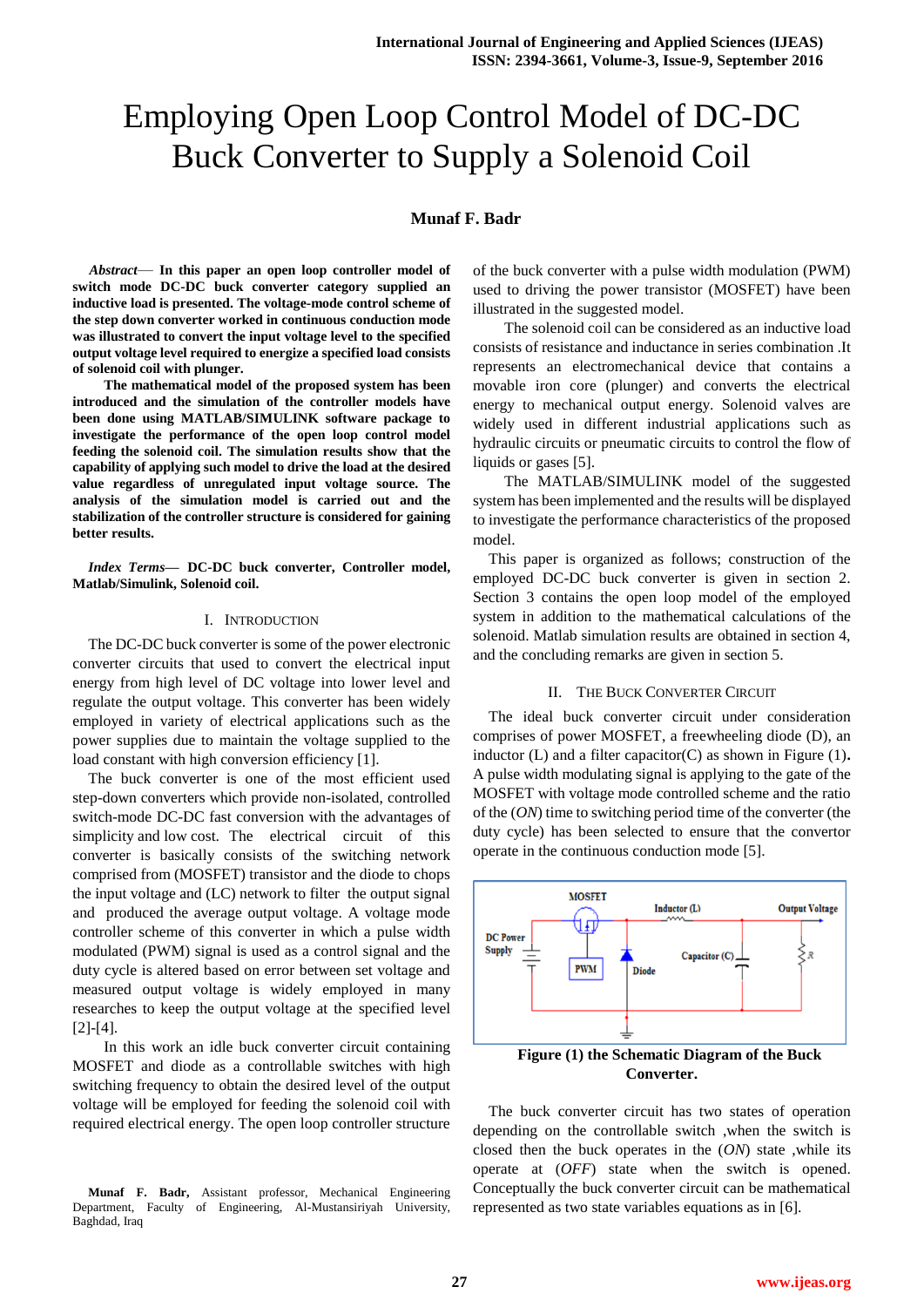$$
x_1^g = -\frac{1}{L}x_2 + \frac{V_{in}}{L} - \frac{uV_{in}}{L}
$$
 (1)

$$
\stackrel{g}{x}_2 = \frac{1}{C} x_1 - \frac{1}{RC} x_2 \tag{2}
$$

$$
[I_L V_C]^{\mathrm{T}} = [x_I, x_2]^{\mathrm{T}} \tag{3}
$$

Where

 $V_{in}$  is the input DC voltage.

 $V_C$  is the voltage across the capacitor (output voltage).

*I<sup>L</sup>* is the inductor current

 $x_1, x_2$  are the state vectors

 $\{$ 1 Switch is *OFF*  $u =$ 

 $u = \begin{cases} 0 & \text{Switch is } ON \end{cases}$ 

To ensure the buck converter operates under continuous conduction mode the minimum value of the inductance of the inductor (L) connected in the buck circuit must be greater than ( *Lcritical* ) [7].

Where  

$$
L_{critical} \geq \frac{(1-D)}{2f_s}
$$
 (4)

At steady-state conditions the duty cycle (D) can be varied from (0 to 100 %), leading to the output voltage level (*Vo*) ranged as  $(V_0 = DV_{in})$ .

# III. THE EMPLOYED CONTROLLER MODEL

The open loop control scheme DC to DC buck converter will be illustrated to regulate the DC voltage source required to energize the solenoid coil with the desired voltage level as shown in figure (2).



Figure (2) the Employed Controller Model of the Solenoid Coil.

**28 \frac{1}{2} = \frac{1}{12} = \frac{1}{12} = \frac{1}{12} = \frac{1}{12} = \frac{1}{12} = \frac{1}{12} = \frac{1}{12} = \frac{1}{12} = \frac{1}{12} = \frac{1}{12} = \frac{1}{12} = \frac{1}{12} = \frac{1}{12} = \frac{1}{12} = \frac{1}{12} = \frac{1}{12} = \frac{1}{12} = \frac{1}{12} = \frac{1}{12} = \frac{1}{12} = \frac{1}{12} = \frac{1}{12} = \frac{1}{12} = \** The electrical solenoid consists of a wire wound coil in the form of a cylinder around an iron movable core named as plunger. If the coil energized then magnetic field builds and attracts the plunger .When the electrical current reaches to zero and the coil de-energized, the magnetic field collapses and the plunger returns to its original position. The mathematical model of the solenoid can be represented as series combination of resistance $(R)$  and inductance  $(L)$  as shown in figure (3) [5].



**Figure (3) the Equivalent Circuit of the Solenoid Coil.**

Hence, the impedance of the solenoid coil can be determined as in equation (5)

$$
Z_{sol} = R + jx_L
$$
 (5)  
Where

 $Z_{Sol}$  is the impedance of the solenoid,  $(\Omega)$ .

*R* is the resistance of the solenoid,  $(\Omega)$ .

 $x<sub>L</sub>$  is the inductive reactance of the solenoid, ( $\Omega$ ).

The voltage across the solenoid can be determined by applying Kirchhoff's voltage law as following:-

$$
V(t) = Ri(t) + L \frac{dV(t)}{dt}
$$
 (6)

Taking the Laplace transform for the both side of equation (6), leads to

$$
V(s) = R I(s) + L[sI(s) - i(0)]
$$
 (7)

With the initial conditions assumed to be zero, then the transfer function between voltage and current will be

$$
\frac{I(s)}{V(s)} = \frac{1}{Ls + R} \tag{8}
$$

The selective parameters of the buck converter for driving the suggested load will be listed as shown in table (1), the frequency is chosen as (200 kHz) and switching period equal to (10µsec), The (24V DC) voltage source is used to energize with duty cycle  $(D=0.5)$  and the regulated output voltage equal to 12V will be implemented to feed the selective load with resistance (R=4Ω) and inductance (L=0.6H).

Table (1) the Parameters of the Buck Converter.

# IV. SIMULATION AND RESULTS

The Matlab/Simulink model of the proposed controller structure to fed the solenoid coil via the buck converter is depicted as shown in figure (4).The simulation process is done with using the equivalent circuit of the solenoid coil as mentioned previously connected to the buck converter electrical circuit with the specific parameters as listed in table (1).

Firstly 24V DC voltage source is used to supply the converter circuit and a pulse generator model which available in matlab software package is implemented to generate pulse width modulating (PWM) signal applied to the gate of the MOSFET transistor with switching (ON) time period equal to (5µse) as shown in figure(5). The buck converter circuit will reduce the input voltage and the output voltage supplied to the solenoid coil will become (11.51V) as shown in figures (6).

In the solenoid equivalent circuit the voltage drops across the inductance and the resistance of the solenoid will be as displayed in figures (7) and (8) respectively. Finally the obtained results of the employed Simulink model can be summarized as shown in table (2).

**Table (2) the Results of the Simulink Model.**

| www. |                               |                                   |                      |                                        |                            |                            |
|------|-------------------------------|-----------------------------------|----------------------|----------------------------------------|----------------------------|----------------------------|
|      | Input<br><b>Voltage</b><br>W) | <b>Inductor</b><br>Current<br>(A) | Capacitor<br>Voltage | <b>Output</b><br><b>Current</b><br>(A) | Solenoid<br><b>Voltage</b> | Solenoid<br>Current<br>(A) |
|      | 24                            | 1.038                             | 11.51                | 0.527                                  | 12                         | 0.5257                     |